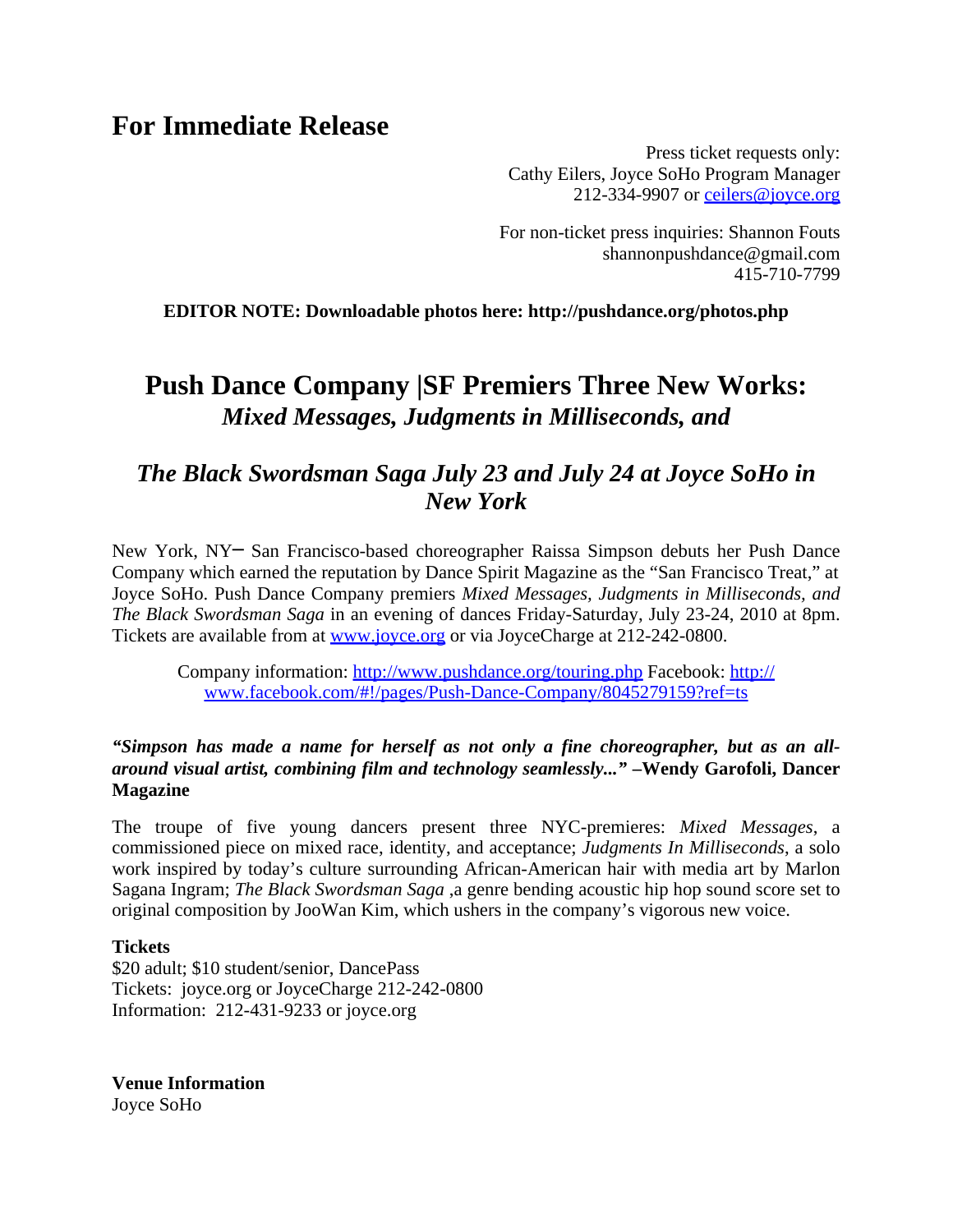155 Mercer Street (between Houston & Prince) N/R/W to Prince, B/D/F/V to Broadway/Lafayette, 6 to Bleecker Tickets: joyce.org or JoyceCharge 212-242-0800 Information: 212-431-9233 or joyce.org

Founded in 2005, **Push Dance Company** ("Push") has embraced new media and technology to express its cross-cultural perspectives. Under the direction of Raissa Simpson, the company dares to work with visual artists alongside pyrotechnic dancing, music collaborations, community projects & touring to critical-acclaim.

Push is recipient of Theatre Bay Area's CA\$H Grant, CHIME (Choreographers in Mentorship Exchange); Residencies at the Garage Artspace and Zaccho Dance Theater; two San Francisco Arts Commission's Arts & Communities: Innovative Partnerships and four consecutive Zellerbach Family Foundation awards with one in combination with William and Flora Hewlett Foundation and Wallace Alexander Gerbode Foundation.

The hip-hop generational modern dance company has distinguished itself through its dedication to athleticism- bringing "Art to the People". Recently the company has toured & performed at the Washington Ensemble Theater (Seattle), Laney College (Oakland), 418 Project (Santa Cruz), Dance Mission Theater (SF), Cowell Theater (SF), ODC Commons Theater (SF), MoAD SF-Museum of African Diaspora & San Jose State University where, the company was awarded the "Peoples Choice" award honor. The company has offered master classes, workshops and performance opportunities to students at UC Santa Cruz, Berkeley High School, CounterPulse, Alonzo King Lines Dance Center, ODC School and many more. Additionally, the company has formed community partnership with 3rd St Youth Center & Clinic in Bayview Hunters Point offering underserved youth positive creative outlets of expression.

The core subjects of Ms. Simpson's multidisciplinary works address race, gender, identity, history, and the digital divide. Her choreography is spearheaded Push's re-visioning to make work that directly impacts people within the community. Push has three areas of programming: 1) create non-traditional dances through innovative collaborations; 2) bring together non-dancers with professional artists through community projects; 3) mark the importance of belonging to the national dance community through touring.

Major 2010-2011 support by the San Francisco Arts Commission, Zellerbach Family Foundation, Dancers Group Lighting Artist In Dance Award, CHIME and individual support.



The creation of Joyce SoHo was made possible by the magnanimous support of the LuEsther T. Mertz Charitable Trust. Joyce SoHo is supported by private funds from the Carnegie Corporation of New York, Robert Sterling Clark Foundation, Doris Duke Charitable Foundation, First Republic Bank, The Andrew W. Mellon Foundation, The Fan Fox and Leslie R. Samuels Foundation and The Shubert Foundation; and by public funds from the New York City Council; the New York City Department of Cultural Affairs; the New York State Council on the Arts, a state agency; the American Recovery and Reinvestment Act of 2009; and the National Endowment for the Arts, which believes that a great nation deserves great art. Special support for Joyce SoHo has been provided by The Harkness Foundation for Dance; New York Community Trust; Goldman, Sachs & Co.; and Foundation for Contemporary Arts.

### **CALENDAR EDITOR PLEASE LIST:**

Push Dance Company |SF Premiers Three New Works: